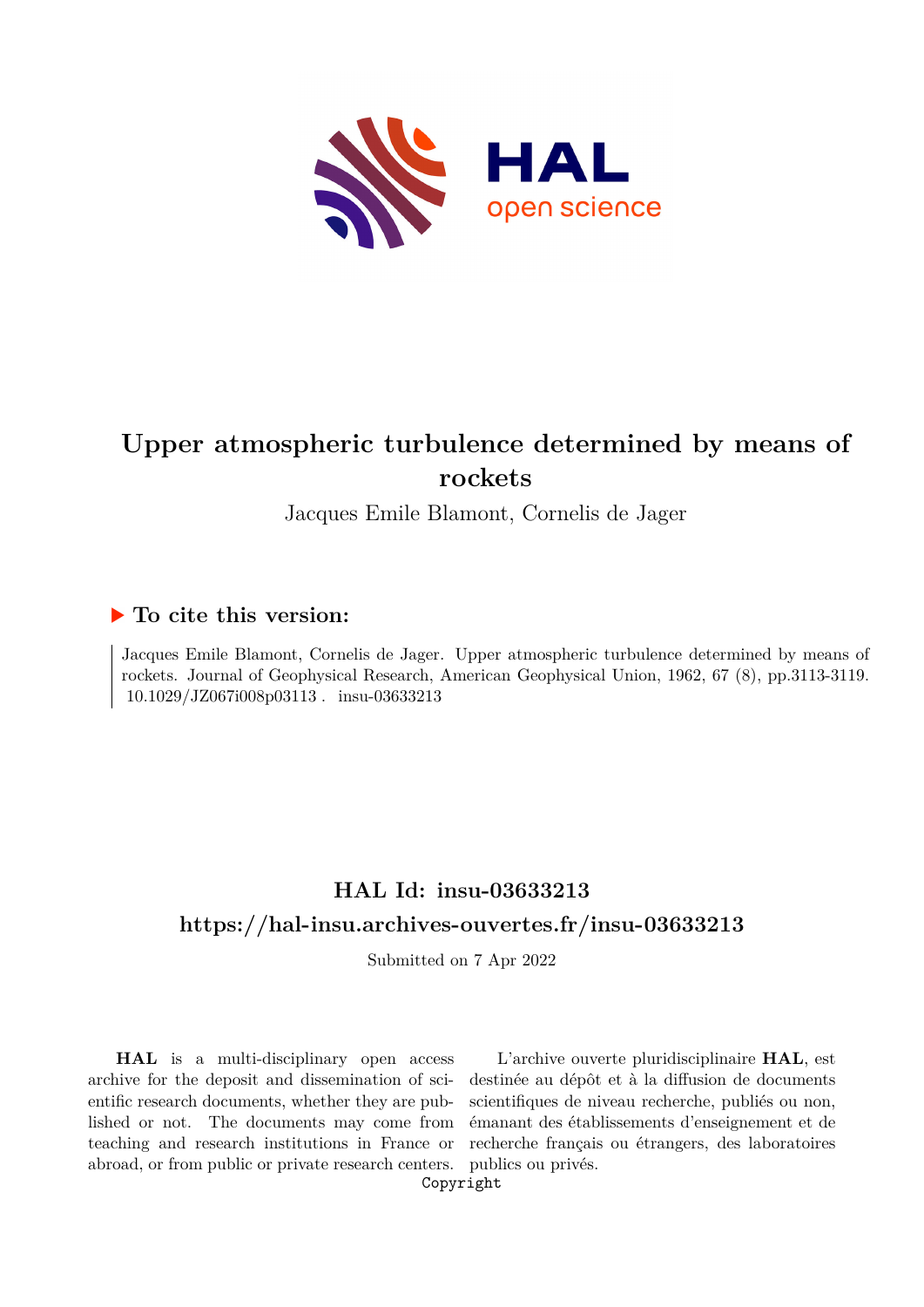### Upper Atmospheric Turbulence Determined by Means of Rockets<sup>1</sup>

#### **J. E. BLAMONT**

#### **Laboratoire d'Adronomie de l'Observatoire de Meudon, France**

#### **C.** DE JAGER

#### **\$terrenwacht \$onnenborgh, Utrecht, The Netherlands**

**Abstract. The motion field of the upper atmosphere was studied with the aid of sodium**  trails brought to the 100-km level by means of a Véronique rocket. Below 102 km the trail **shows globular distortions in the form of elements having an average diameter of 0.5 km; above that height the trail is completely smooth, though highly curved, showing no small irregularities. The turbulence state of the upper atmosphere was studied by investigating diffusion of the sodium atoms. Above 102 km the broadening of the trail can be completely accounted for by molecular diffusion; below that height the observed rate of increase of the globule diameters**  can be explained only by assuming a combination of molecular and turbulent diffusion. This in**formation and the increasing chemical differentiation above 102 km strongly indicate that the 100-km level marks the difference between the turbulent and the nonturbulent parts of the upper atmosphere. The absence of turbulence fix the upper atmosphere is bound to be due to the increasing relative importance of the friction forces there. The Reynolds number rapidly decreases with increasing atmospheric height. The absence or occurrence of turbulence cannot be due to shear effects: the Richardson number is too great in the region studied by us, which shows that shear turbulence is not to be expected in this part of the earth's atmosphere. Since the energy fed into the turbulence field is rather small, turbulence cannot be fully developed; in fact, it is predicted that the turbulent element can only have diameters smaller than about 2 km, which is not in disagreement with the observed element diameter of 0.5 km. The smallest visible wavelength of the motion field is of the order 50 to 100 meters, in agreement with ionospheric investigations (20 to 60 meters) and theoretical predictions (60 meters).** 

**1. Observations. The results presented in this investigation are based mainly on the study of a trail of sodium vapor brought by**  a Véronique rocket into the earth's upper at**mosphere between heights of 80 and 120 km. The firing took place on March 10, 1959, at 1840 UT in the Sahara about half an hour after sunset. The sky was already dark, but in the upper atmosphere the sodium trail was illuminated by sunlight and was thus visible as a yellow trail against the dark sky. The observations show that the trail is very rapidly deformed by the strong windshear prevailing in the upper part of the upper atmosphere. An essential feature, however, seems to be that the part of the trail above a certain level (102 km)** 

**is smooth, though highly curved, whereas the lower part is more turbulent. The trail consists of elements having an average diameter of 0.5 km. The division level between these two parts of the trail is rather sharp, not wider than about i km. This 'turbulence' is a real atmospheric effect; it cannot be due to interaction of the rocket with the surrounding air, since it is observed both when the rocket is ascending and when it is descending and since other observers with other instruments have measured similar affects; they also found the transition to occur at the same height level [Groves and others, 1960].** 

**In this paper we examine whether the irregular aspect of the trail below 102 km is really due to turbulence, turbulence being defined in the aerodynamical sense: as a motion field so irregular that it can be described only by statistical methods, energy being fed into it in the region of long wavelengths and dissipated by viscosity in the region of smaller wavelengths. One of the most important ways to investigate** 

**<sup>•</sup> Based on a paper presented at the International Symposium on Fundamental Problems in Turbulence and Their Relation to Geophysics sponsored by the International Union of Geodesy and Geophysics and the International Union of Theoretical and Applied Mechanics, held September 4-9, 1961, in Marseilles, France.**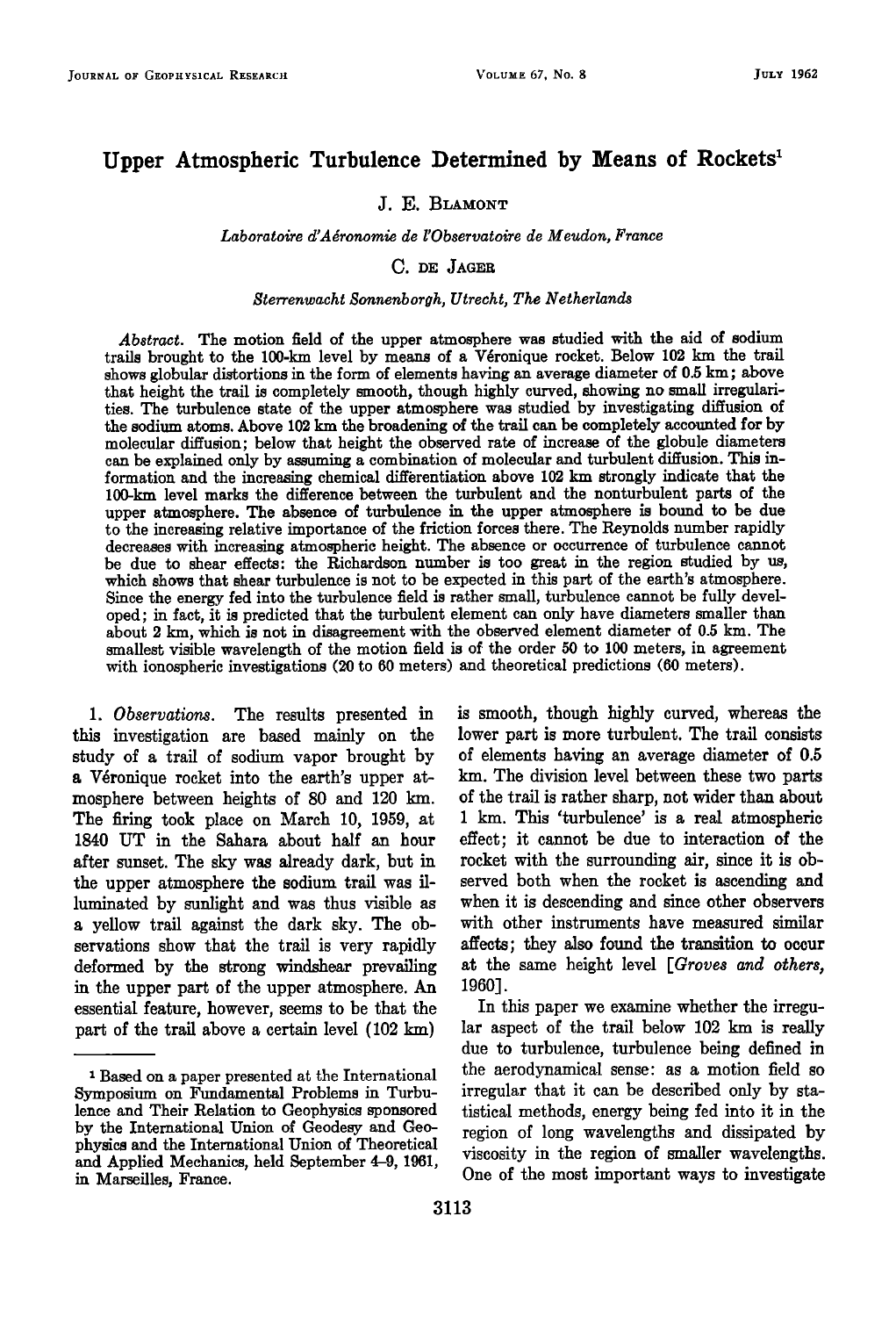**this question is the study of the diffusion of the gas molecules in the region concerned.** 

**2. Turbulent and ambipolar diffusion. It was shown by Blamont [1960] that in the region above 102 km we are dealing with molecular diffusion only, not with turbulent diffusion. The theory of ambipolar diffusion shows that the distribution of the sodium atoms as a function of the distance r to the center of the trail**  should be Gaussian:  $\exp(-r^2/L^2)$ . A plot of  $L^2$ **as a function of the time t since the origin of the trail should be a straight line and should permit one to derive the diffusion coefficient. Such measurements made for altitudes of 104 and 113 km, hence in the smooth part of the trail, yielded perfectly linear relations between**   $L<sup>2</sup>$  and  $t$ , and diffusion coefficients in agreement **with the theory of molecular diffusion (Fig. 1). Hence, turbulent diffusion is negligible in the region above 102 km.** 

**The same does not apply to the observations below 102 km. In that region the speed of growth of the globules was examined on a series of photographs of a trail, taken on March 2, 1960, with a Newtonian telescope in fairly rapid succession and with rather short exposure times. On the photographs, which refer to the descending part of the trail, the diameters of single globules were measured. One**  minute after the ejection of the trail the **average diameter of the globules was 90 meters; it increased to 500 meters in 120 seconds; hence the speed of expansion was 3.3 meters per second.** 



**Fig. 1. Diffusion as a function of time.** 



**Fig. 2. Molecular and eddy diffusion (after Greenhow [1959]). Dots: average diameters of meteor trails, as measured by Greenhow. Open circles: diameters of sodium globules, measured in the trail of March 2, 1960. The lines show the suggested variation of the globular diameter r as a function of the time t.** 

- $t < t_1$ : molecular diffusion:  $r^2 = 4 \, Dt$ .
- $t_1 < t < t_2$ : transition region:  $r^2 = 4/3$  wt<sup>3</sup>.
- $t > t_2$ : pure eddy diffusion:  $r^2 = 4 v_2 l_2 t$ .

From the graph we derive  $t_1 \approx 30$  sec;  $t_2 > 15$  $\min: w \approx 70 \text{ erg } g^{-1} \text{ sec}^{-1}$ .

**These results can be compared directly with those derived from the diffusion of meteor trails observed by radar technique. Figure 2 compares our measured globular diameters with diameters of meteor trails observed at a slightly lower height level [Greenhow, 1959]. The agreement between these different kinds of results is fairly satisfactory.** 

**It appears that these observations can be described rather well by the relation** 

$$
\log r = \log t + \text{ constant}
$$

**whereas molecular diffusion theory would require** 

$$
\log r^2 = \log t + \text{ constant}
$$

**therefore the theory of ambipolar diffusion does not apply to these observations.** 

**The theory of turbulent diffusion in the earth's upper atmosphere has been stated by Booker [1956] and by Booker and Cohen**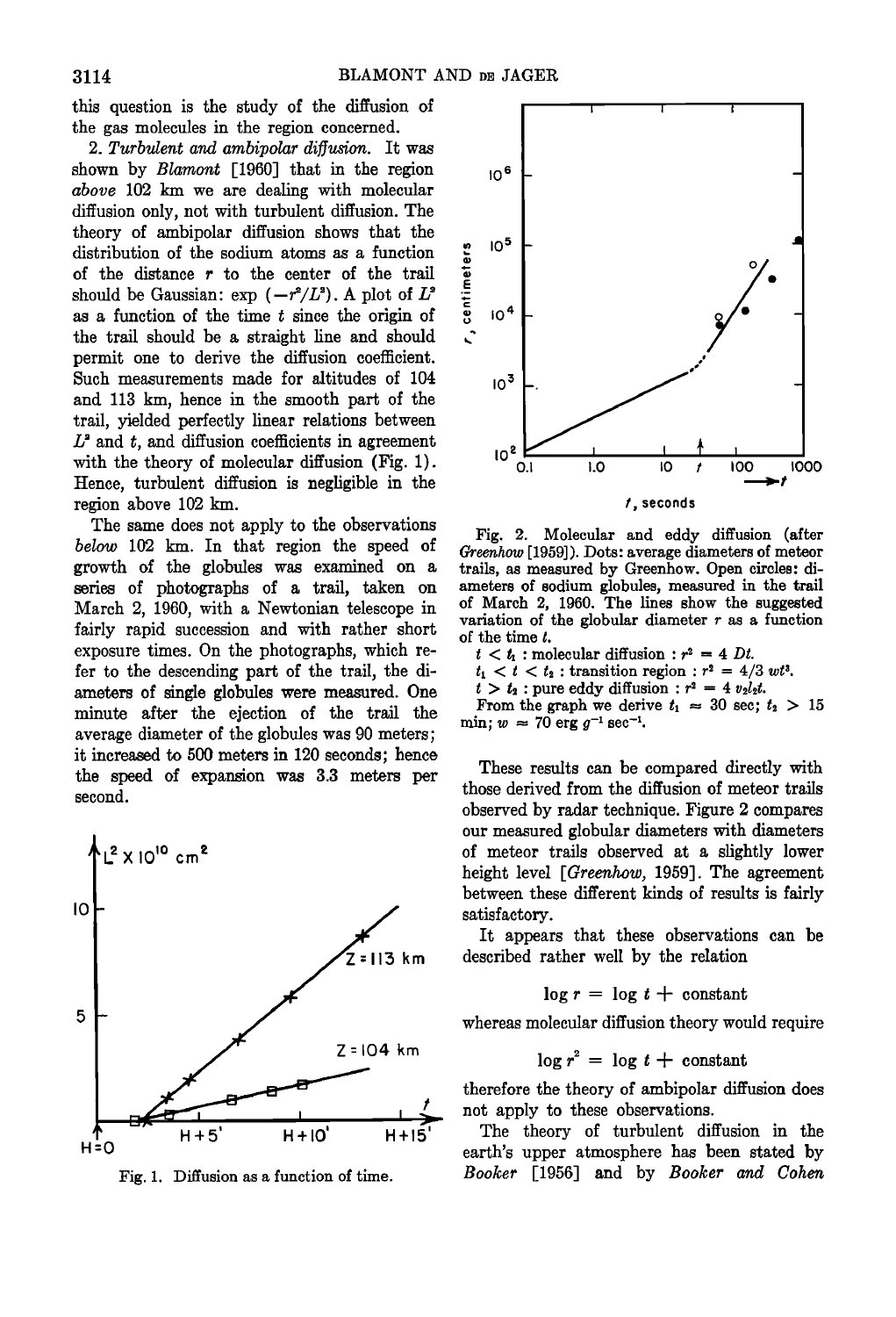**[1956]. An element of gas first expands according to molecular diffusion, with a diffusion**  constant  $D = 4$  meter<sup>2</sup> sec<sup>-1</sup>, at the 90-km level until a time  $t_1$  after the ejection of the cloud. Here  $t_1$  is the time constant of the smallest elements of the turbulence field. We have  $t_1 =$  $l_1v_1^{-1}$ , where  $l_1$  is the scale of the smallest elements and  $v_1$  the average turbulent velocities **of these elements.** 

If  $t<sub>2</sub>$  is the time constant of the large elements of the field, then for a time  $t > t<sub>2</sub>$  after the ejec**tion of the trail the rate of dispersal of the trail is given by the coefficient of eddy diffusion** 

$$
D_e = v_2 l_2
$$

where  $v<sub>z</sub>$  and  $l<sub>z</sub>$  are the velocity and scale of the **large-scale turbulence.** 

**It can be shown that for the time interval**  between  $t_2$  and  $t_1$  the coefficient of diffusion is  $wt^2$ , where  $w$  is the rate of supply of energy **to the large eddies of the turbulence field.** 

**The consequent expansion velocity of the trail is given by** 

$$
r^2 = 4Dt \quad \text{for} \quad t < t_1
$$
\n
$$
r^2 = \frac{4}{3}wt^3 \quad \text{for} \quad t_1 < t < t_2
$$
\n
$$
r^2 = 4v_2l_2t \quad \text{for} \quad t > t_2
$$

**Comparison of this theory with the observations shows, as has already been noticed by Greenhow [1959], that molecular diffusion remains the main broadening mechanism until about I minute after the formation of the trail. This behavior and the subsequent expansion show that w, the rate of supply of energy to**  the field, is about 70  $erg\ g^{-1}\ sec^{-1}$ . This value is smaller (by a factor 3.10<sup>°</sup>) than the value **initially predicted by Booker [1956]. The value**  of  $t_1$  is about 30 sec, which, assuming  $l_1 = 60$ meters (see section 7), yields  $v_1 = 2$  meters/ **sec, a not unreasonable value.** 

**Remark. It will be noticed that the relation between r and t found by us in the transi**tion region  $(t > t_2)$  does not fulfill exactly the **law predicted by Booker. The slope found by Greenhow and us is slightly less. The reason for this small discrepancy may be found in the fact that the motion field of the upper atmosphere is not a Kolmogorov field, which has in**deed been implicitly assumed by Booker in de**veloping his theory (see, e.g., Booker [1956], equation 8, p. 680; see also section 3).** 

**3.** Statistics of the motion field in the upper **atmosphere. To give an idea of the motion field in the earth's upper atmosphere we have selected two photographic observations obtained from the station Barga at 18h 42m Os and 18h 45m 30s, where the rocket was ascending and descending, respectively. A slightly twisted descending trail had been formed but it was still not deviating much from linearity, which allowed us to assume that the displacements were proportional to the local wind velocities. The displacement of the trail, as compared with the path of the rocket, was measured for 90 points in both the ascending and the descending parts of the trail. The measured part was situated between altitudes of 102 and 86 km. The height difference between two consecutive points was thus 0.18 km.** 

**For these 90 points we have measured the average velocity difference** 

$$
\{\Delta v(z)\}^2 = \langle [v(x) - v(x+z)]^2 \rangle
$$

**where z has been given values between 0.18 and 9 km, and where mean values have been taken over all possible x values along the trail. According to Kolmogoroff's law we should expect** 

$$
\{\Delta v(z)\}^2 \sim z^{2/3}
$$

**but only for very large values of Re and for small values of z.** 

**Instead, we obtained a much higher value of the exponent (Fig. 3), namely 1.45 for the ascending part and 1.60 for the descending part. The mean is 1.51. To examine this result further we applied a similar treatment to observations obtained at another V•ronique firing, that of March 2, 1960, at which photographs showing much smaller details were obtained by J. Texereau with the aid of a Newton telescope having an objective diameter of 250 mm and a focal length of 1255.5 mm. The film was Kodak Tri X; the exposures were taken through a Wratten filter 23A. Two photographs taken at 18h 35m Os and 18h 35m 06s, or 7 minutes and 7 minutes 6 seconds after the launching, with exposure times of 1 and 2 seconds, respectively,**  revealed sharp images of sections of the descend**ing part of the trail.** 

**A part of the trail has been subjected to a spectrum analysis, as described above, yielding the result that here too Kolmogoroff's law is not satisfied; we find**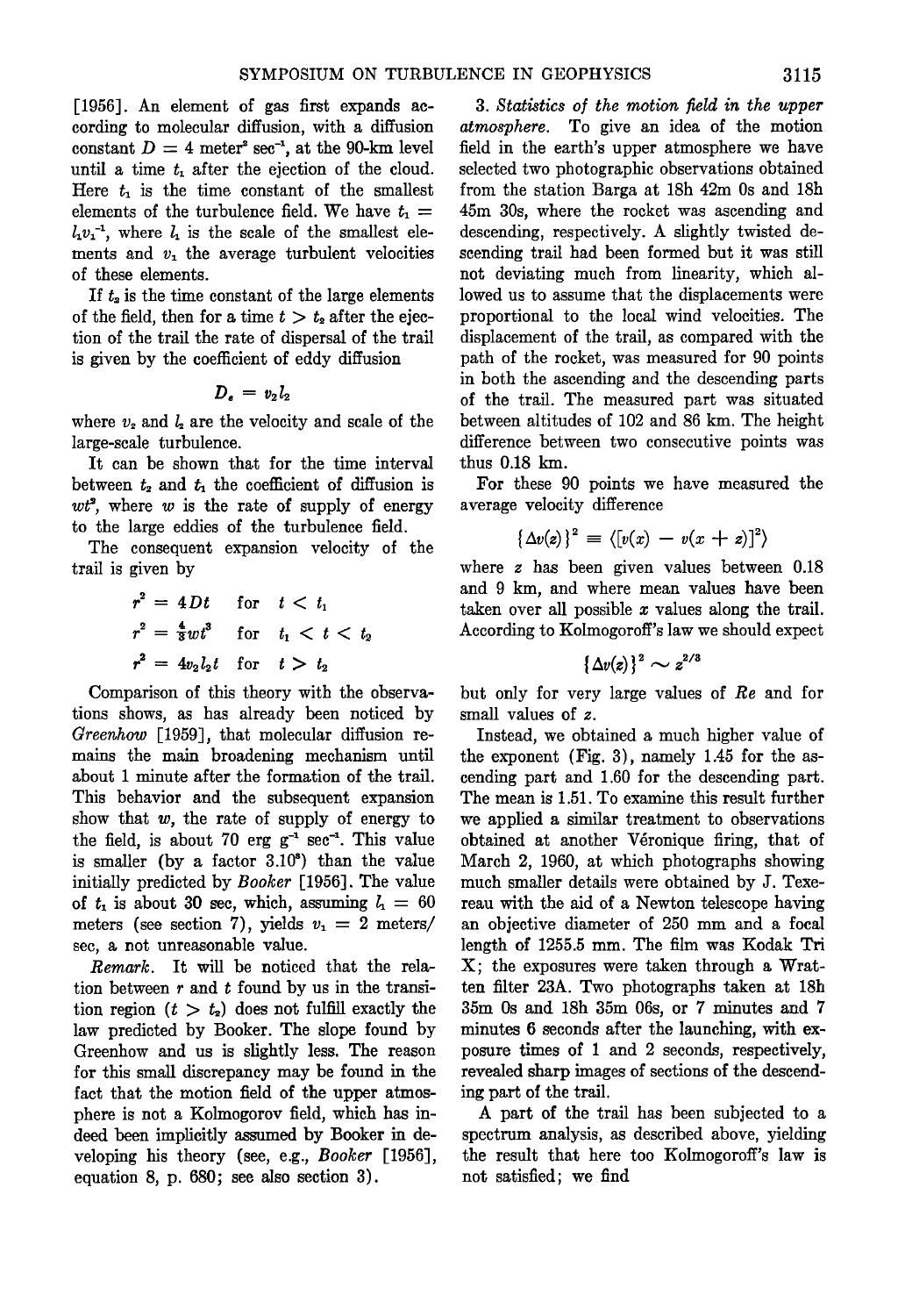

Fig. 3. The spectrum of the wind motions (presumably not of turbulence):  $\log {\{\Delta v(z)\}}^2$  against log z. Dashed is the gradient of the Kolmogoroff spectrum  $(= 2/3)$ . Trail of March 10, 1959. Open **circles, ascending part; dots, descending part.** 

 $\{\Delta v(z)\}^2 \sim z^{1.3}$ 

**the exponent being the average of those derived for the two photographs (1.4 and 1.1). This result essentially confirms that derived from the firing of March 10, 1959.** 

**In the spectrum of March 10, 1959, a clear**  maximum is visible at a vertical distance  $z \approx$ **6 km, showing that the wind motions in the upper atmosphere have a correlation distance of that order.** 

**The same conclusion was also reached by an investigation of radar reflections of long-lived meteor trails by Greenhow [1959] and Green**how and Neufeld [1959], who studied the corre**lation between the wind velocities at two points at different distances and found that the motion field is anisotropic. The vertical correlation disrance is 7 km; the horizontal correlation disrance is of the order of 150 km.** 

**We therefore conclude that the assumption of taking the correlation distance of the atmosphere equal to the scale height finds a jus**tification in the present study of the Véronique **sodium trail of March 10, 1959, and in the earlier studies of meteor trails.** 

**4. The Reynolds and Richardson numbers. The next point is to account for the change in character of the motion field at the 102-km level. That turbulence occurs below 102 km might be due to the decrease of the kinematic viscosity below that level (hence an increase of the Reynolds number above a certain critical value), but it might also be due to wind shear (leading to a Richardson number exceeding a certain critical value).** 

**In normal hydrodynamical flow experiments the Reynolds number is defined as the ratio between the forces of inertia and friction, vl/v, where v is the velocity of the gas with respect to the walls of the experiment tube, 1 is the diameter of the tube, and v is the kinematic viscosity. In the present case, where we are dealing with a free atmosphere, neither v nor l can be defined in the classical way. Therefore**  we must introduce a *new definition* of the Revn**olds number, which in a sense has nothing to do with the classical definition and which could, if necessary, be given another name. Let us call it the Reynolds number for a free atmosphere. In this new definition, we replace l by H, H being the length corresponding to the maximum of the turbulence spectrum or the vertical correlation distance. This vertical characteristic length of the motion field is of the same order as the scale height of the atmosphere (essentially the same conclusion as was reached by Greenhow and Neuleld [1959]. For the velocity v we should take the average absolute value of the relative velocity vector** 

$$
v\equiv\langle|\mathbf{v}-\bar{\mathbf{v}}|\rangle
$$

**where we should further take into consideration**  that  $\bar{v}$  is mostly close to zero, and that the mean **should be a 'running' one, taken over a height**  region of, say, 5 to 10 km.

**Having thus defined the Reynolds number for the free atmosphere, we are able to compute its value for different heights.** 

**The numerical computations were made for two modern model atmospheres published ,•lmost simultaneously' the ARDC model of Minzer, Champion, and Pond [1959] and that of Nicolet [1959].** 

**The ARDC model 1959 gives the viscosity only up to a height of 90 km; we have computed this function above that height with the wellknown but rather rough expression**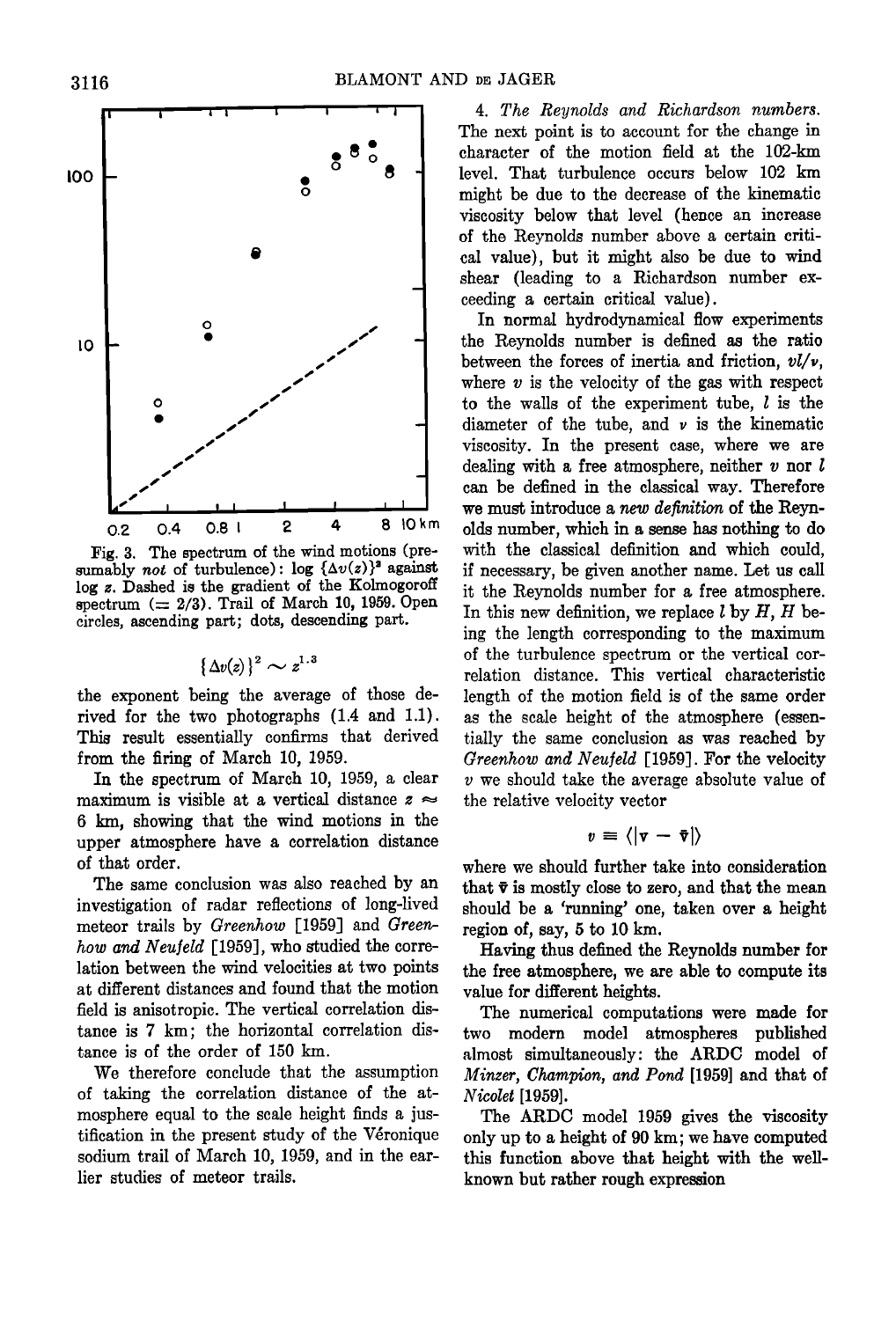$$
v = \frac{1}{3}\bar{c}l_f \tag{1}
$$

where  $c$  is the mean molecular velocity and  $l_i$  is **the mean free path of the gas particles. Errors of a factor 2 or even more are perhaps possible, owing to the approximate nature of equation 1 and to uncertainties in the model atmosphere**  used. In Nicolet's model atmosphere  $\nu$  is given **in tabular form for the whole region of interest to us.** 

**Values for the wind velocities as a function of height were derived from the measurements made at the same rocket firing (see Fig. 4), whereas a value for lower heights (85 km) has been taken from radar observations of meteors**  [Greenhow and Neufeld, 1959]. Open circles in **Figure 4 represent uncertain values; the solid curve has been drawn by hand.** 

**The resulting values of log Re are shown in Figure 5. This figure shows that at the height**  of transition (102 km)  $Re \approx 2 \times 10^3$  with an **estimated uncertainty of a factor 2. In fact the**  value  $2 \times 10^3$  is reached at a height of 97 km **in the ARDC model and at 108 km in Nicolet's model. At the observed transition height (102 km) Re = 1200 for the ARDC model and 3000**  for Nicolet's model. The present discussion **shows that apparently in the upper atmosphere well-developed small-scale turbulence is possible**  **only for Re > 2000, if in the computation of**   $Re l<sub>t</sub>$  is put equal to the local scale height  $H$  of **the atmosphere. The differences between the results found for the two models clearly reflect the uncertainties still existing in upper atmospheric models.** 

**The results of this section show that indeed the increase of kinematic viscosity with height leads to a strong decrease of the Reynolds number with increasing height, and this in fact could be the cause of the inhibition of turbulence above a certain level. Interestingly, the absence of turbulence above 100 km was predicted earlier by Stewart [1959] and by de Jager [1952].** 

**To investigate the next point, whether shear turbulence can be expected in this part of the atmosphere, the generalized Richardson number has been computed:** 

$$
Ri^* = \left(\frac{l_h}{l_m}\right)^2 \frac{g}{T} \left(\frac{dT}{d\tilde{h}} + \Gamma\right) \left(\frac{d\bar{v}}{dh}\right)^{-2} \qquad (2)
$$

In this expression  $l<sub>k</sub>$  is the diameter of the turbulence elements,  $l_m$  the momentum mixing **length, g the acceleration of gravity, t the temperature, and F is not critical for the following part of this paper. Essentially the Richardson number is proportional to the quotient of the gain of potential energy of a gas volume brought** 



Fig. 4. Wind velocities in the 100-km region, derived from measurements of the trail of **March 10, 1959, kindly communicated by Miss Baguette. Open circles represent uncertain values. The plot at 85 km is derived from meteor measurements [Greenhow, 1959].**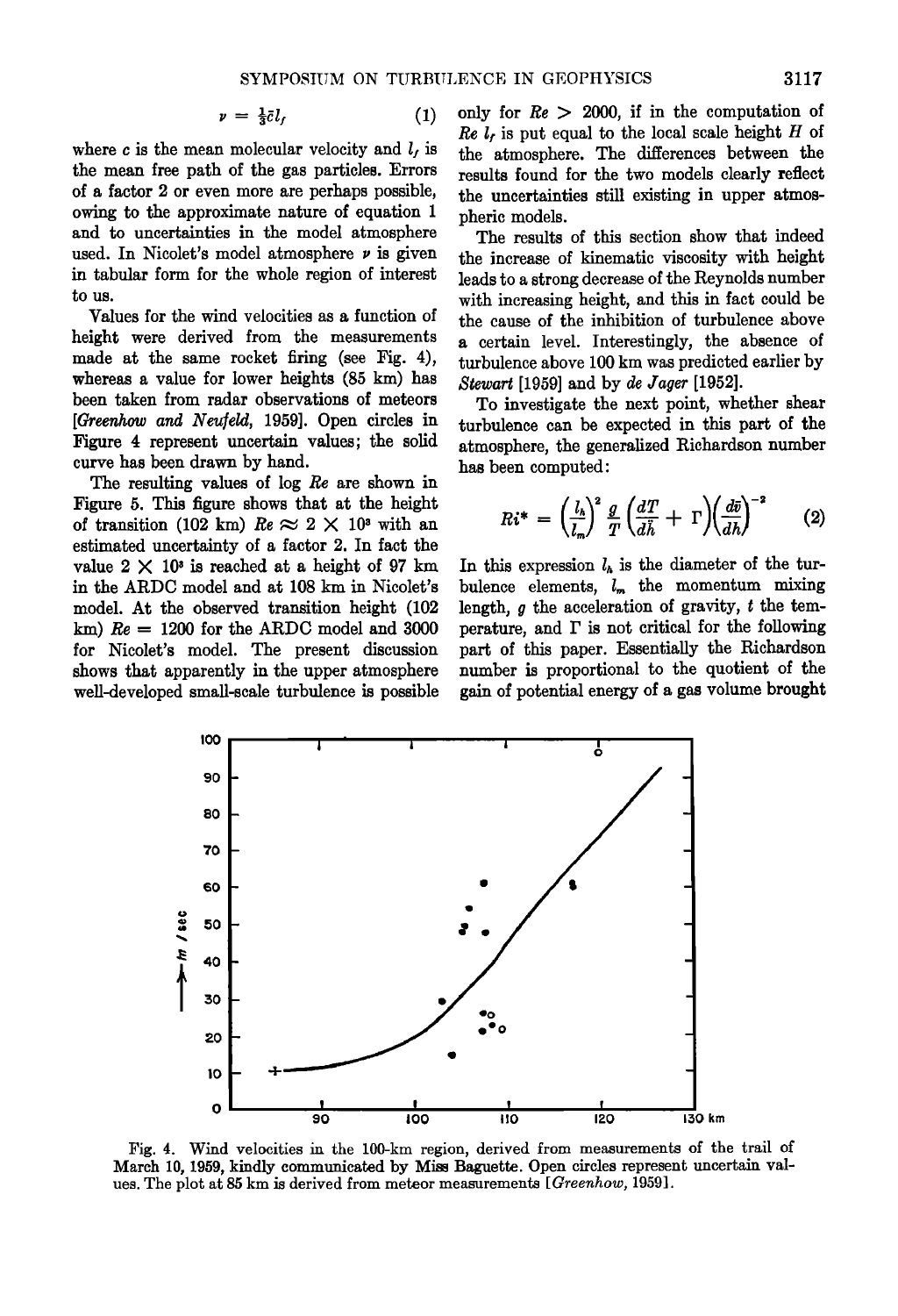

**Fig. 5. The computed Reynolds number in the high atmosphere. Solid curve' results for the ARDC**  model. Dashed curve: for Nicolet model. The critical Reynolds number  $(=2 \times 10^3)$  is reached at 97 **km and 111 km for the two model atmospheres.** 

**upward, and the kinetic energy to which this**  displacement is due.  $l<sub>h</sub>$  is the distance over **which the volume of gas can be displaced as the result of the kinetic energy, derived from the shear velocity field of the gas.** 

With the usual assumption  $l_h = l_m$  the Richard**son number returns to its usual definition and can be computed through the atmosphere. Here**  we have assumed  $\Gamma = 9.9 \times 10^{-5}$  deg K cm<sup>-1</sup>. **a value valid near the ground level of a dry atmosphere. At the 100-km level it may be somewhat less, but its value is not critical.** 

**The Richardson number thus simplified has been computed for the whole atmosphere between 80 and 120 km; its value is found to be everywhere much greater than unity, which shows that the shear velocities of the motion field yield an insufficient energy to produce turbulence in that region of the atmosphere. Furthermore, nothing particular happens with the Richardson number in the region near 102 km. This also proves that viscosity rather than shear effects determines the existence or nonexistence of turbulence in the upper atmosphere. This conclusion is in agreement with one reached earlier by Sheppard [1959], who stated that shear**  turbulence is not to be expected in the mesosphere **and thermospherc.** 

**However, it can be shown that, in the part of the atmosphere where according to the Reynolds criterion turbulence can exist, the motion field can give rise only to rather small globules and not to a well-developed system of turbulent motions with elements having an average diameter of the order of the scale height of the atmosphere. Turning back to the generalized form of the equation for the Richardson number**  (equation 1), we might ask for the ratio  $l_H/l_m$ **for which the generalized Richardson number Ri\* is smaller than unity. It appears that throughout the part of the atmosphere studied**  by us this is the case for  $l_h/l_m \approx 0.3$ . This means **that the elements of turbulence in the part of the atmosphere where turbulence can exist will**  have a limited diameter. Assuming  $l_m = 6$  km, we obtain  $l_h = 2$  km. Hence, we find that the **maximum possible globule diameter is of the order of 2 km. This is not in contradiction to the observation that the average diameter is about 0.5 kin. Mostly the globules fade away when growing, so that the evolution of globules of i km or more cannot be studied. It would be interesting to emit a number of small, discrete, very dense globules and measure their expansion**  rate, especially for diameters near 2 km.

**We conclude that, even in the regions of the atmosphere where turbulence can develop cording to the Reynolds criterion this can**  happen only below about 100 km), the shear **turbulent energy is small, so that it is possible to develop only rather small turbulent elements,**  with maximum diameters of the order of 2 km; **larger elements cannot develop. These maximum**  values of  $l<sub>h</sub>$  are in reasonable agreement with the **observed average diameters, about 0.5 kin.** 

**Another quantity of interest is the smallest wavelength of the turbulence field. It can be found only with the aid of photographs taken with very high resolving power. Such pictures have been obtained of the trail of March 2, 1960, using the Newtonian telescope.** 

**On these photographs, the trails do not show motions with wavelengths shorter than about 2', corresponding, at the distance of the trail (120 kin), to a length of 70 meters. Hence we conclude that the smallest visible wavelengths in the turbulent part of the cloud are of the order of 50 to 100 meters. This value is in good agreement with that found from the scattering of radio waves.**